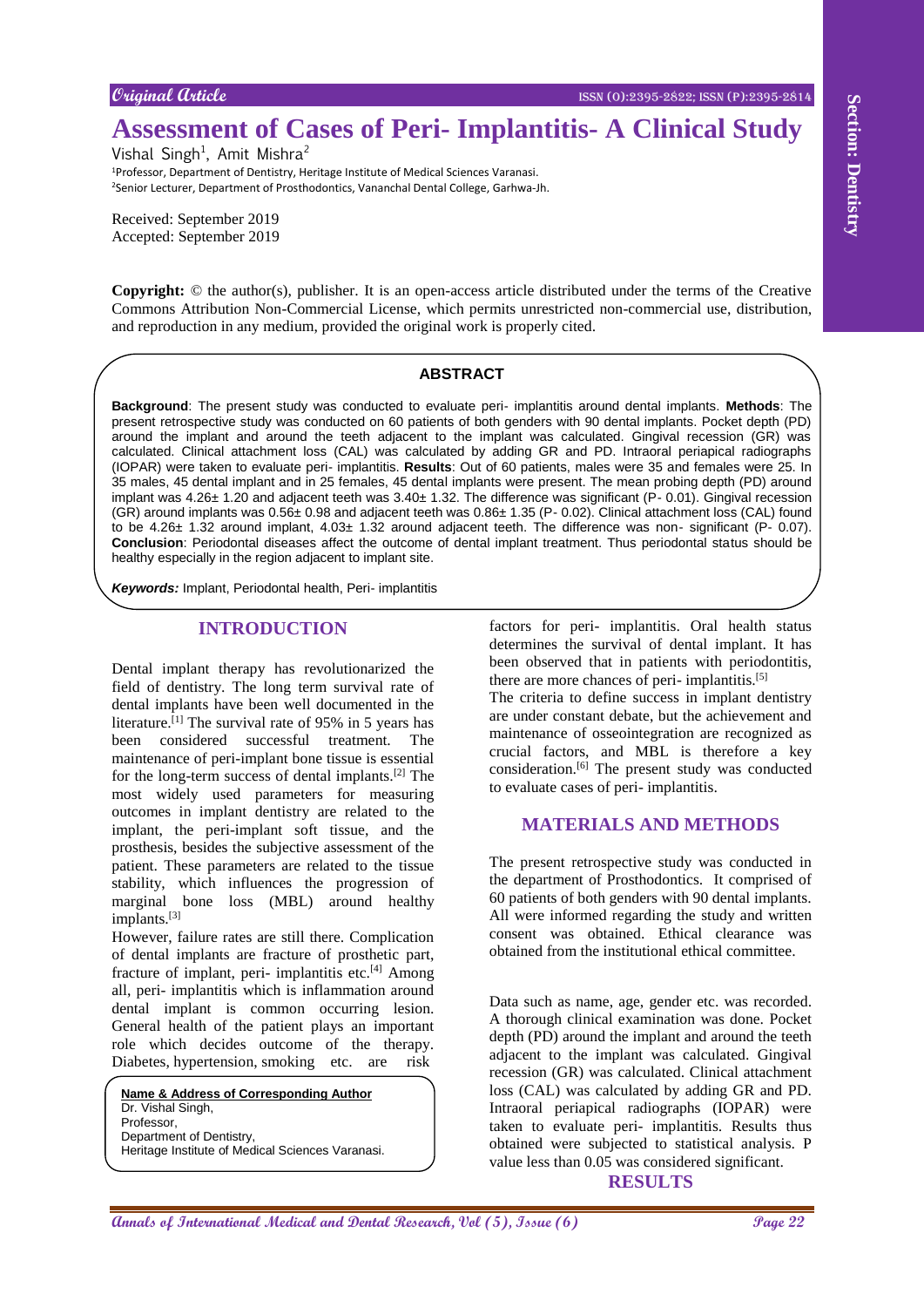### **Singh & Mishra; Peri- Implantitis**

| <b>Table 1: Distribution of patients</b> |              |                |  |  |
|------------------------------------------|--------------|----------------|--|--|
| Gender                                   | <b>Males</b> | <b>Females</b> |  |  |
| Number                                   | 35           | 25             |  |  |
| Implants                                 | 45           | 45             |  |  |

[Table 1] shows that out of 60 patients, males were 35 and females were 25. In 35 males, 45 dental implant and in 25 females, 45 dental implants were present.



**Figure 1: Distribution of patients**

| Table II Periodontal & peri-implant status |                 |                          |         |  |
|--------------------------------------------|-----------------|--------------------------|---------|--|
| <b>Parameters</b><br>(Mean± S.D)           | <b>Implants</b> | <b>Adjacent</b><br>teeth | P value |  |
| PD.                                        | $4.26 + 1.20$   | $3.40 + 1.32$            | 0.01    |  |
| GR                                         | $0.56 \pm 0.98$ | $0.86 \pm 1.35$          | 0.02    |  |
| 'A I                                       | $4.26 + 1.32$   | $4.12 + 1.26$            | 0.07    |  |

[Table 2, Figure 2] shows that mean probing depth (PD) around implant was 4.26± 1.20 and adjacent teeth was 3.40± 1.32. The difference was significant (P- 0.01). Gingival recession (GR) around implants was 0.56± 0.98 and adjacent teeth was 0.86± 1.35 (P- 0.02). Clinical attachment loss (CAL) found to be  $4.26 \pm 1.32$  around implant, 4.03± 1.32 around adjacent teeth. The difference was non- significant (P- 0.07).



# **DISCUSSION**

Initial placement of a dental prosthesis is rarely the end of treatment. It may be just the beginning of a potentially traumatic life span for the teeth and associated oral structures.[7] Likewise, the cost of a newly placed prosthesis may only be the start of an ongoing financial investment. The ultimate goal of restorative dentistry is preservation of the teeth and surrounding oral structures. Marginal bone loss is known to be influenced by multiple phenomena, but some key questions remain unanswered.<sup>[8]</sup> Numerous studies have addressed this issue in recent years, clarifying some aspects and leading to improvements in implant design and protocols that have minimized this initial MBL.<sup>[9]</sup> The present study was conducted to evaluate cases of periimplantitis.

In this study, out of 60 patients, males were 35 and females were 25. In 35 males, 45 dental implant and in 25 females, 45 dental implants were present. All patients had chronic periodontitis. In all patients, periodontal status (PD, GR and CAL) was evaluated following standardized parameters.

**Anals in Figure 1) And**  $\alpha$  **Contenents** (contenent of the spectrum of the spectrum of  $\alpha$  **Page 23 Anally in the spectrum of the spectrum of the spectrum of the spectrum of the spectrum of the spectrum of the spec** Safii et al,<sup>[10]</sup> in their study ninety-nine patients treated with 116 implants and 112 single-tooth implant prostheses in a prosthodontic practice were examined between 1988 and 1998. Three implants failed over a 10-year period, for a survival rate of 97.4%. Complications included the loss of 2 implant crowns, screw loosening, broken screws, cement washout, margin exposure, and porcelain fracture. Of 196 teeth adjacent to edentulous spaces, 156 (79.6%) were intact or minimally restored. Only 3 of these teeth were restored as part of initial prosthodontic therapy. Over the ensuing 10 years, only 1 tooth required a replacement restoration, and 1 tooth was extracted. Results of this patient evaluation demonstrated that implant survival over a 10- year period was favorable, with minimal prosthetic complications. Furthermore, teeth adjacent to single-tooth implants exhibited an extremely low complication rate.

In present study, we evaluated PD, GR and CAL around dental implants, adjacent teeth to implant in patients with periodontitis. We found that CAL was higher in patients with peri- implantitis than those without it. The mean probing depth (PD) around implant was  $4.26 \pm 1.20$  and adjacent teeth was  $3.40 \pm 1.32$ . The difference was significant (P-0.01). Gingival recession (GR) around implants was  $0.56\pm 0.98$  and adjacent teeth was  $0.86\pm 1.35$ (P- 0.02). Clinical attachment loss (CAL) found to be  $4.26 \pm 1.32$  around implant,  $4.03 \pm 1.32$  around adjacent teeth. The risk of peri- implantitis is more in patient with periodontal diseases than those with healthy periodontium. Similarly, PD and CAL were significantly higher in adjacent teeth group I as compared to group II.

Wang et al,<sup>[11]</sup> conducted a cross- sectional study on Chinese patients to evaluate the relation between peri‐ implant conditions and periodontal conditions and found that 58% of patients with 120 dental implants had more peri- implantitis with modified gingival index score >3. They concluded that periodontal health adversely affects the implant health in patient.